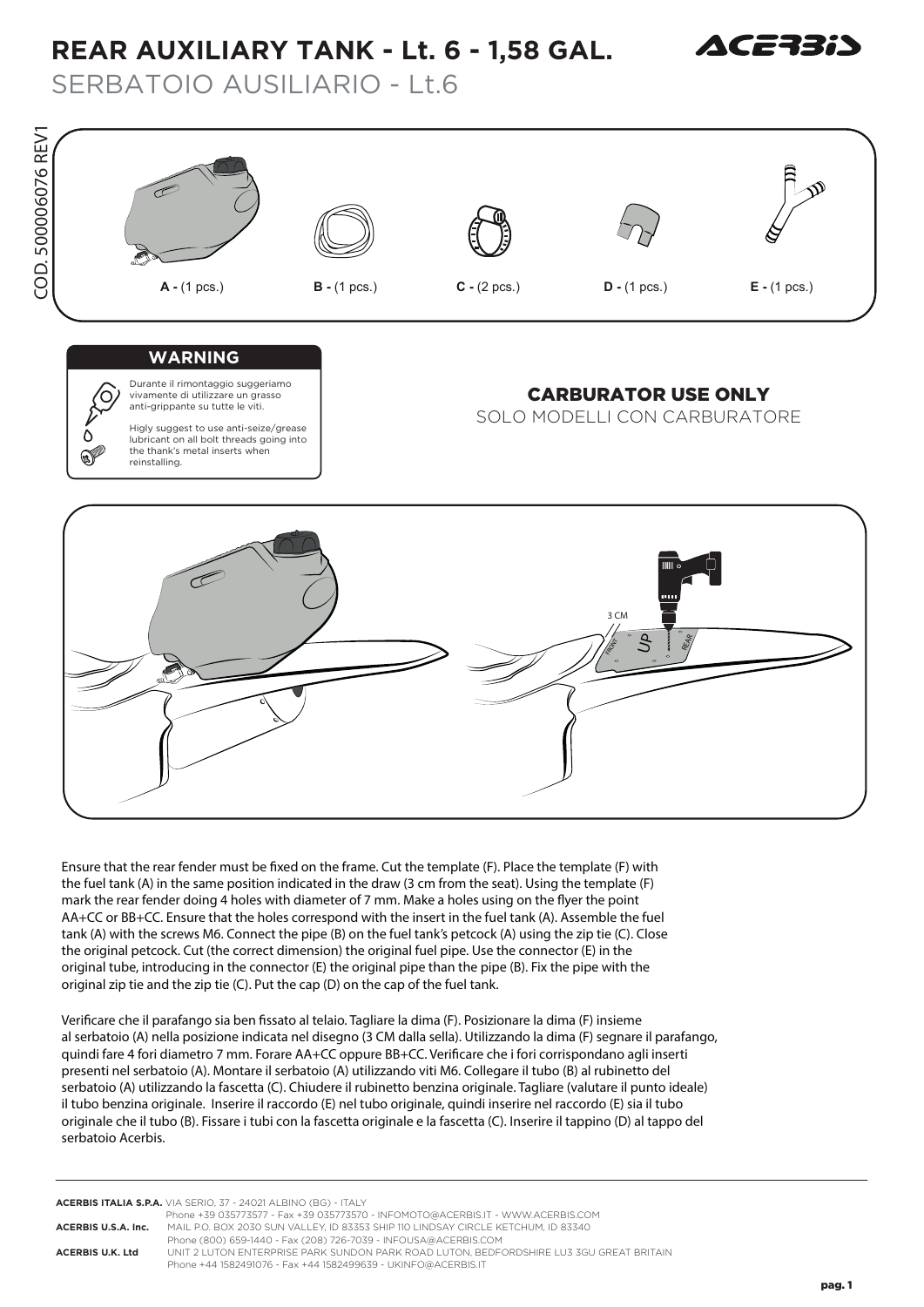## **REAR AUXILIARY TANK - Lt. 6 - 1,58 GAL.**



SERBATOIO AUSILIARIO - Lt.6